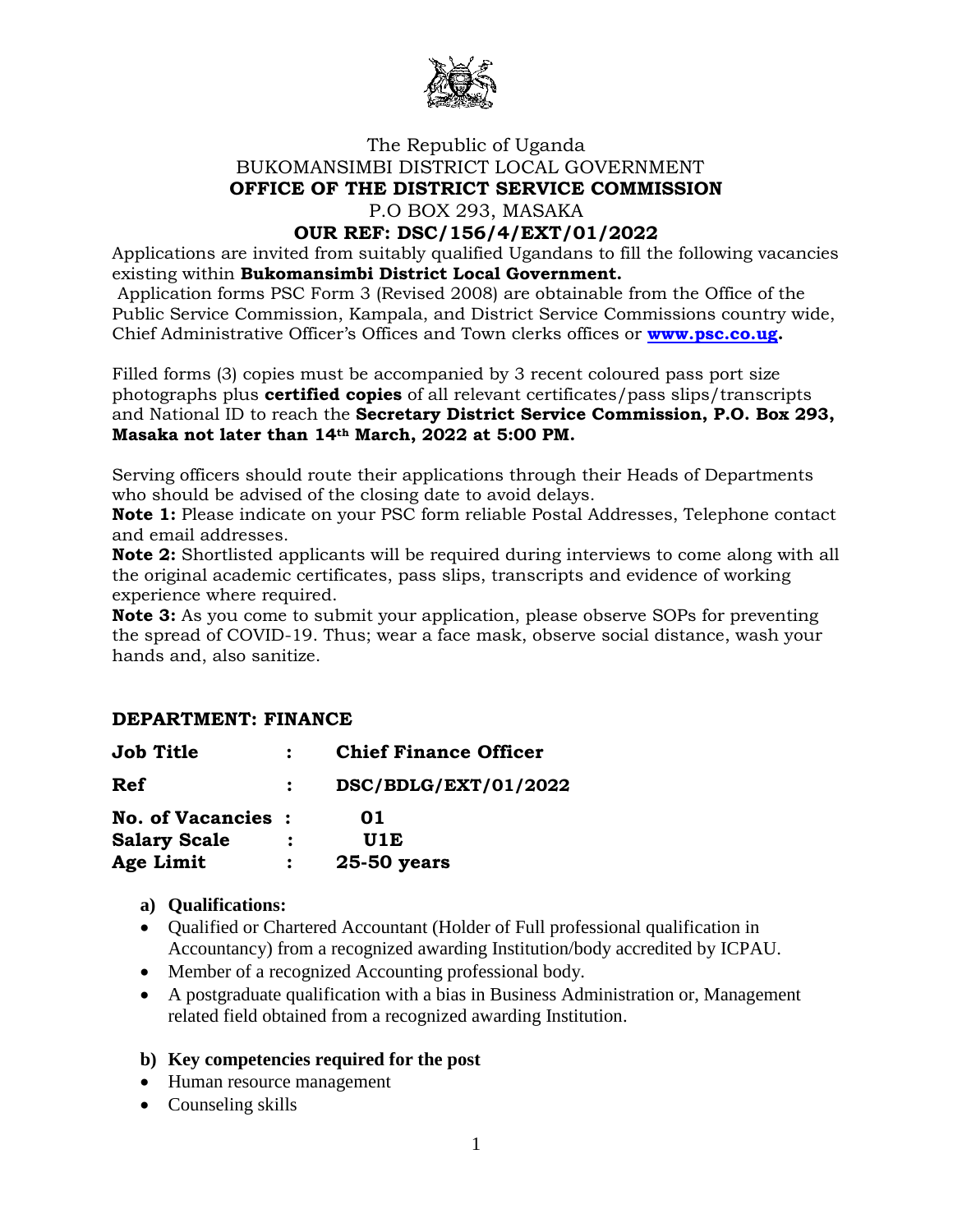- Concern for quality and standards'
- Ethics and integrity'
- Communication; and
- Time management

# **c) Working Experience**

At least nine (9) years experience in accounting three (3) of which should have been served at the level of Principal Accountant in Government or equivalent level of Accounting work experience from a reputable organization.

# **Key Duties of the Post/Key Result Areas**

- i. Supervising the collection of revenue;
- ii. Preparing books of accounts and accounting records;
- iii. Managing, controlling, and accounting for the financial resources of the District;
- iv. Preparing and coordinating budgets and work plans for the District Local Government through the Budget Desk;
- v. Reconciling bank statements to iron out discrepancies with cash books;
- vi. Preparing Financial Statements and reports;
- vii. Answering audit queries and mandatory inquiries whenever necessary;
- viii. Providing technical support to council on financial matters;
- ix. Planning, supervising and assessing the performance of staff in the Department of Finance;
- x. Reviewing and identifying alternative sources of revenue generation;
- xi. Coordinating the procurement and payment of goods and services provided to the District Administration; and
- xii. Enforcing adherence to Financial policy, regulations and professional practices in all financial transactions.

# **DEPARTMENT: EDUCATION AND SPORTS**

| <b>Job Title</b>         | <b>Head Teacher Primary</b> |
|--------------------------|-----------------------------|
| Ref                      | DSC/BDLG/EXT/02/2022        |
| <b>No. of Vacancies:</b> | 10                          |
| <b>Salary Scale</b>      | U4L                         |
| Age Limit                | 22-50 years                 |

# **a) Qualifications**

Minimum of a degree in primary Education or equivalent of this, from a recognized institution.

Must have attended at least four workshops/seminars and four short courses relevant to the profession.

Registered with the Ministry of Education and Sports (E-Registration)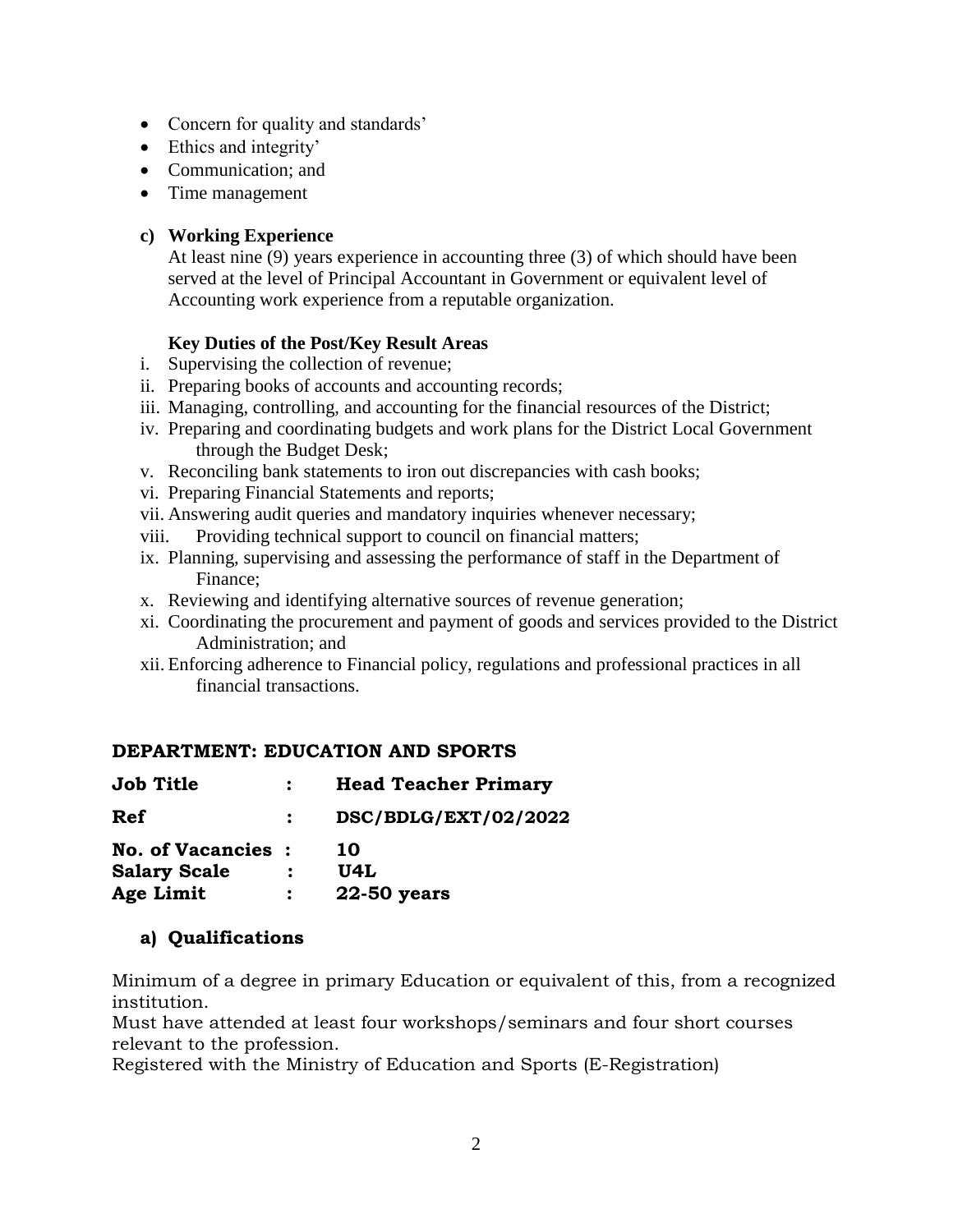# **b) Key Competences required for the post**

- Planning and organizing
- Accountability
- Public Relations and customer care
- Communicating effectively
- Ethics and integrity and;
- Concern for quality and standards

## **c) Working Experience:**

Minimum of fifteen years working experience, three of which should have been at Principal Education Assistant level with administrative responsibilities or as Deputy Head Teacher.

### **Key Duties of the post/Key Result Areas:**

- i. To prepare the schemes of work/lesson plans and teach students according to the set timetable;
- ii. To be in-charge of overall administration and management of the school
- iii. To plan for the physical development of the school and professional development of the staff;
- iv. To plan, organize, direct and coordinate the teaching programmes and activities of staff and students;
- v. To ensure proper planning, budgeting and accountability of the school; activities and resources in consultation with the Management Committee.
- vi. To coordinate the functions of the Management Committee and account to them and the Ministry of Education and Sports.
- vii.To initiate development projects for the school and mobilize resources for their implementation;
- viii. To supervise all staff and employees of the institution and assess their performance;
- ix. To prepare progress and summary reports for presentation and submission to the Management Committee and the Ministry of Education and Sports;
- x. To establish and Maintain relationships with other education institutions;
- xi. To direct activities concerning student admissions, provision of supplies and welfare services;
- xii.To participate in the implementation of the Education Sector reforms related to Primary education;
- xiii. To plan and chair meetings on the school and;
- xiv. To conduct any other duties assigned.

| <b>Department</b><br><b>Job Title</b> | $\ddot{\phantom{0}}$ | <b>Education and Sports</b><br><b>Education Assistant II</b> |
|---------------------------------------|----------------------|--------------------------------------------------------------|
| Ref                                   | $\mathbf{r}$         | DSC/BDLG/EXT/03/2022                                         |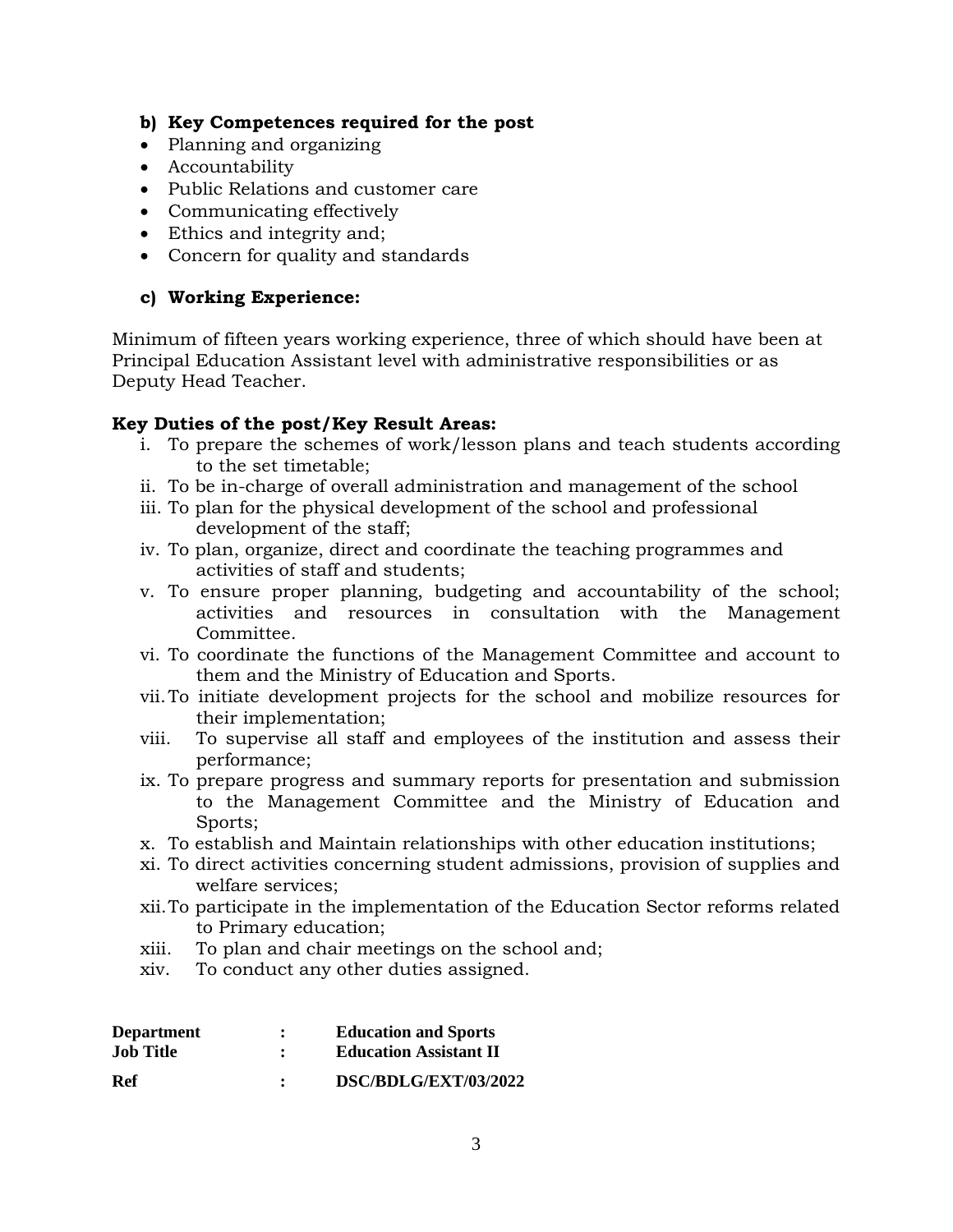| <b>No. of Vacancies</b> |              | 36            |
|-------------------------|--------------|---------------|
| <b>Salary Scale</b>     | $\mathbf{r}$ | $\bf H7$      |
| <b>Age Limit</b>        |              | $22-45$ years |

#### **a)Qualifications**

- Minimum of a Grade III teaching certificate or equivalent of this from a recognized institution.
- Registered with the Ministry of Education and Sports (E-Registration).

#### **b) Working Experience**

• No previous experience required.

#### **c) Key Duties of the post/Key Result Areas**

- To prepare the schemes of work and lesson plans in line with the approved curriculum on termly and weekly basis.
- To conduct lessons and remedial work according to set timetable.
- To participate in setting, administering and marking internal and external examinations.
- To carry out continuous assessment and valuation of pupils' performance.
- To prepare and select appropriate learning materials for classroom teaching.
- Keep and maintain classroom records.
- To guide and counsel pupils.
- To participate in classroom meetings.
- To serve as class-teacher.
- To participate in co-curricular activities and community activities.
- To conduct any other duties related to the profession

| <b>Department</b>       |                | <b>Administration</b>   |
|-------------------------|----------------|-------------------------|
| <b>Job Title</b>        |                | <b>Office Attendant</b> |
| Ref                     |                | DSC/BDLG/EXT/04/2022    |
| <b>No. of Vacancies</b> | $\ddot{\cdot}$ | 01                      |
| <b>Salary Scale</b>     |                | U8                      |
| <b>Age Limit</b>        |                | $22-45$ years           |

a) Qualifications

A Uganda Certificate of Education (UCE) with a pass in English Language.

- b) Key Competences required for the post:
- Records information management
- Communicating effectively;
- Public Relations and customer care;
- Time Management.
- c) Working Experience:

No working experience needed.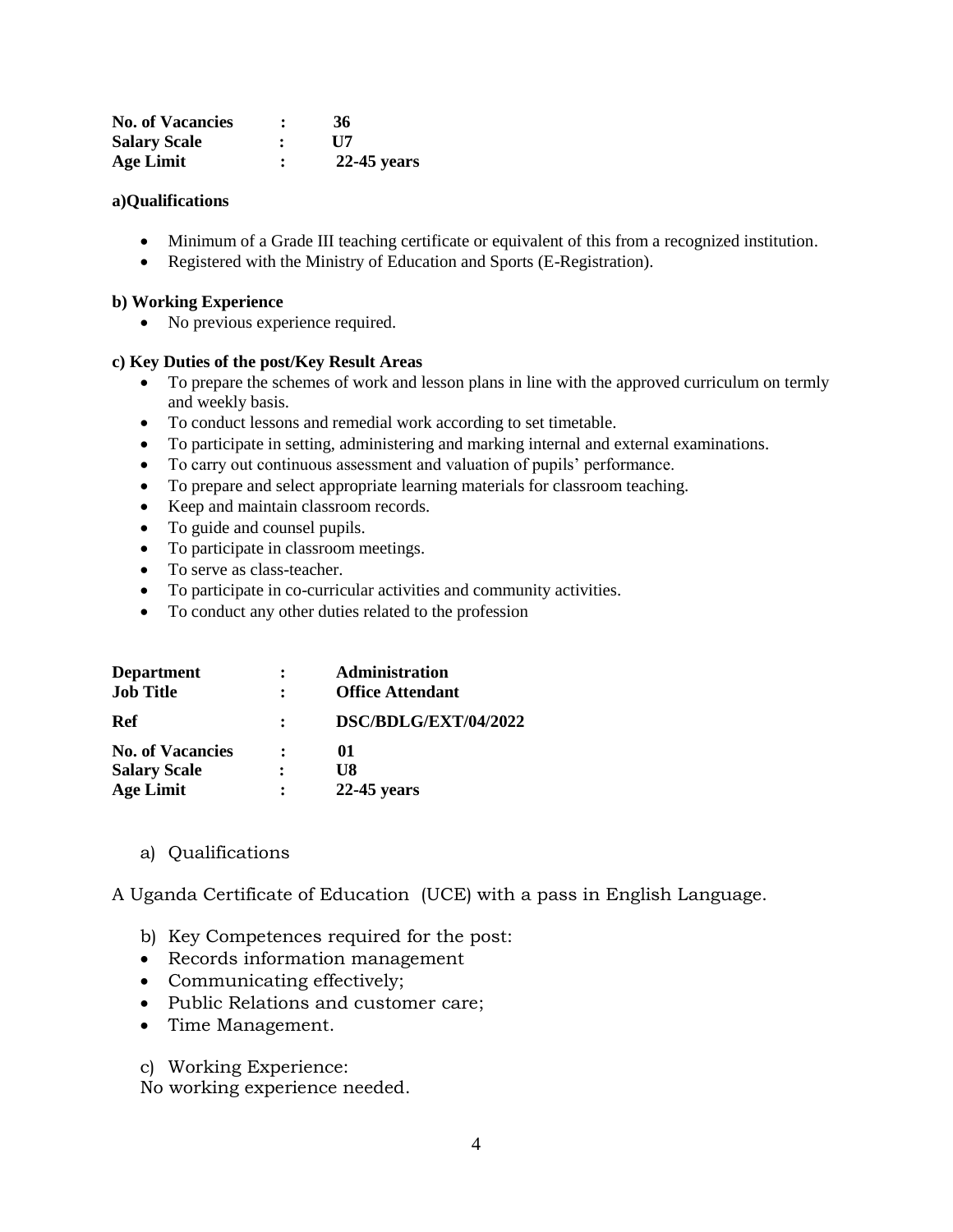Key Duties of the Post/Key Results Area;

- i. Cleaning office premises and ensuring that offices are properly locked;
- ii. Collecting and delivering office items, documents, mails and percels as instructed;
- iii. Preparing and serving tea; and
- iv. Undertaking any official errands outside the office as instructed by the supervisor.

| <b>Department</b>       | Administration          |
|-------------------------|-------------------------|
| <b>Job Title</b>        | <b>Office Attendant</b> |
| Ref                     | DSC/BDLG/EXT/05/2022    |
| <b>No. of Vacancies</b> | 01                      |
| <b>Salary Scale</b>     | U8                      |
| <b>Age Limit</b>        | $22-45$ years           |

d) Qualifications

A Uganda Certificate of Education (UCE) with a pass in English Language.

- e) Key Competences required for the post:
- Records information management
- Communicating effectively;
- Public Relations and customer care;
- Time Management.
- f) Working Experience:

No working experience needed.

Key Duties of the Post/Key Results Area;

- v. Cleaning office premises and ensuring that offices are properly locked;
- vi. Collecting and delivering office items, documents, mails and percels as instructed;
- vii.Preparing and serving tea; and
- viii. Undertaking any official errands outside the office as instructed by the supervisor.

| <b>Department</b>       | <b>Health Based Services</b> |
|-------------------------|------------------------------|
| <b>Job Title</b>        | Askari                       |
| Ref                     | DSC/BDLG/EXT/05/2022         |
| <b>No. of Vacancies</b> | 01                           |
| <b>Salary Scale</b>     | U8                           |
| <b>Age Limit</b>        | $22-50$ years                |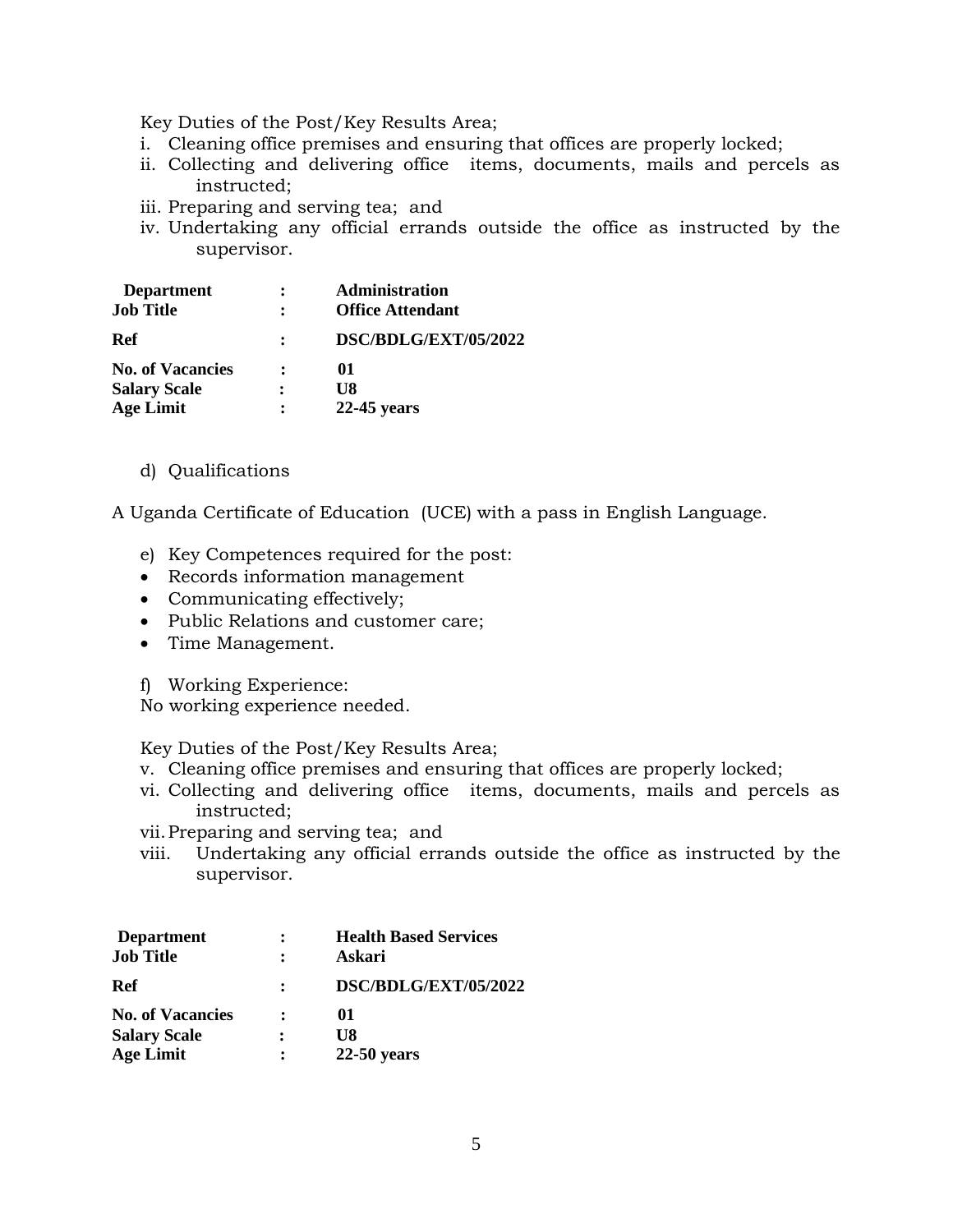# **a) Qualifications**

A Uganda Certificate of Education (UCE) with a training in security.

### **b) Key Competences required for the post:**

- Security Planning and organizing
- Communicating effectively;
- Accountability;
- Self confidence;
- Ethics and integrity;
- Public Relations and customer care;
- Time Management; and
- Ability to speak Swahili.

### **Key Duties of the Post/Key Results Area;**

- i. Checking and properly locking premises at the close of the day;
- ii. Apprehending and questioning suspects for proper identification;
- iii. Directing visitors to the reception for more information;
- iv. Reporting theft cases and preparing reports to the authorities;
- v. Patrolling premises to ensure maximum security;
- vi. Maintaining security of government vehicles; and
- vii.Keeping security at important entry points.

| <b>Department</b><br><b>Job Title</b> |              | <b>Health Based Services</b><br><b>Porter</b> |
|---------------------------------------|--------------|-----------------------------------------------|
| Ref                                   | $\mathbf{r}$ | DSC/BDLG/EXT/06/2022                          |
| <b>No. of Vacancies</b>               |              | 01                                            |
| <b>Salary Scale</b>                   |              | U8                                            |
| <b>Age Limit</b>                      |              | $22-50$ years                                 |
|                                       |              |                                               |

# **a) Qualifications**

A Uganda Certificate of Education (UCE).

- b) Competences required for the job.
- Accountability
- Ethics and integrity
- Time management

# **c) Working Experience:**

None

#### **Key Duties of the Post/Key Results Area;**